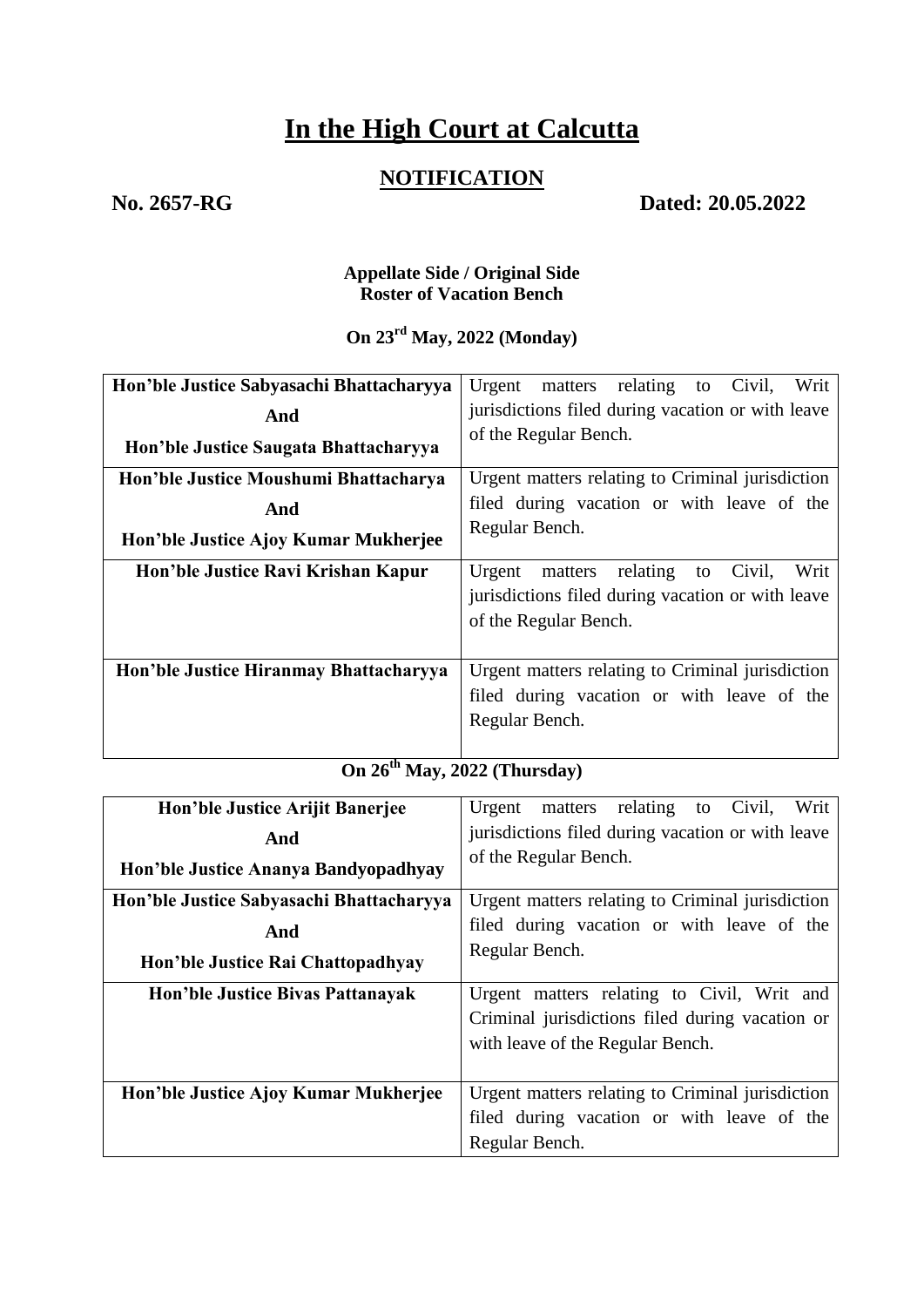## **On 30th May, 2022 (Monday)**

| Hon'ble Justice Sabyasachi Bhattacharyya | Urgent<br>matters relating to Civil,<br>Writ      |
|------------------------------------------|---------------------------------------------------|
| And                                      | jurisdictions filed during vacation or with leave |
| Hon'ble Justice Ajoy Kumar Mukherjee     | of the Regular Bench.                             |
| Hon'ble Justice Shekhar B. Saraf         | Urgent matters relating to Criminal jurisdiction  |
| And                                      | filed during vacation or with leave of the        |
|                                          | Regular Bench.                                    |
| Hon'ble Justice Subhendu Samanta         |                                                   |
| Hon'ble Justice Krishna Rao              | relating to Civil,<br>Writ<br>Urgent<br>matters   |
|                                          | jurisdictions filed during vacation or with leave |
|                                          | of the Regular Bench.                             |
|                                          |                                                   |
| Hon'ble Justice Bibhas Ranjan De         | Urgent matters relating to Criminal jurisdiction  |
|                                          | filed during vacation or with leave of the        |
|                                          | Regular Bench.                                    |
|                                          |                                                   |

## **On 2nd June, 2022 (Thursday)**

| Hon'ble Justice Sabyasachi Bhattacharyya | matters relating to Civil,<br>Urgent<br>Writ                                                                                     |
|------------------------------------------|----------------------------------------------------------------------------------------------------------------------------------|
| And                                      | jurisdictions filed during vacation or with leave                                                                                |
| Hon'ble Justice Krishna Rao              | of the Regular Bench.                                                                                                            |
| Hon'ble Justice Jay Sengupta             | Urgent matters relating to Criminal jurisdiction                                                                                 |
| And                                      | filed during vacation or with leave of the                                                                                       |
| Hon'ble Justice Sugato Majumdar          | Regular Bench.                                                                                                                   |
| Hon'ble Justice Bibek Chaudhuri          | relating to<br>Urgent<br>Civil,<br>Writ<br>matters<br>jurisdictions filed during vacation or with leave<br>of the Regular Bench. |
| Hon'ble Justice Kausik Chanda            | Urgent matters relating to Criminal jurisdiction<br>filed during vacation or with leave of the<br>Regular Bench.                 |

### **Note:**

1. If any matter is released by a Division Bench, the matter shall be taken up by the other available Division Bench without calling for any assignment.